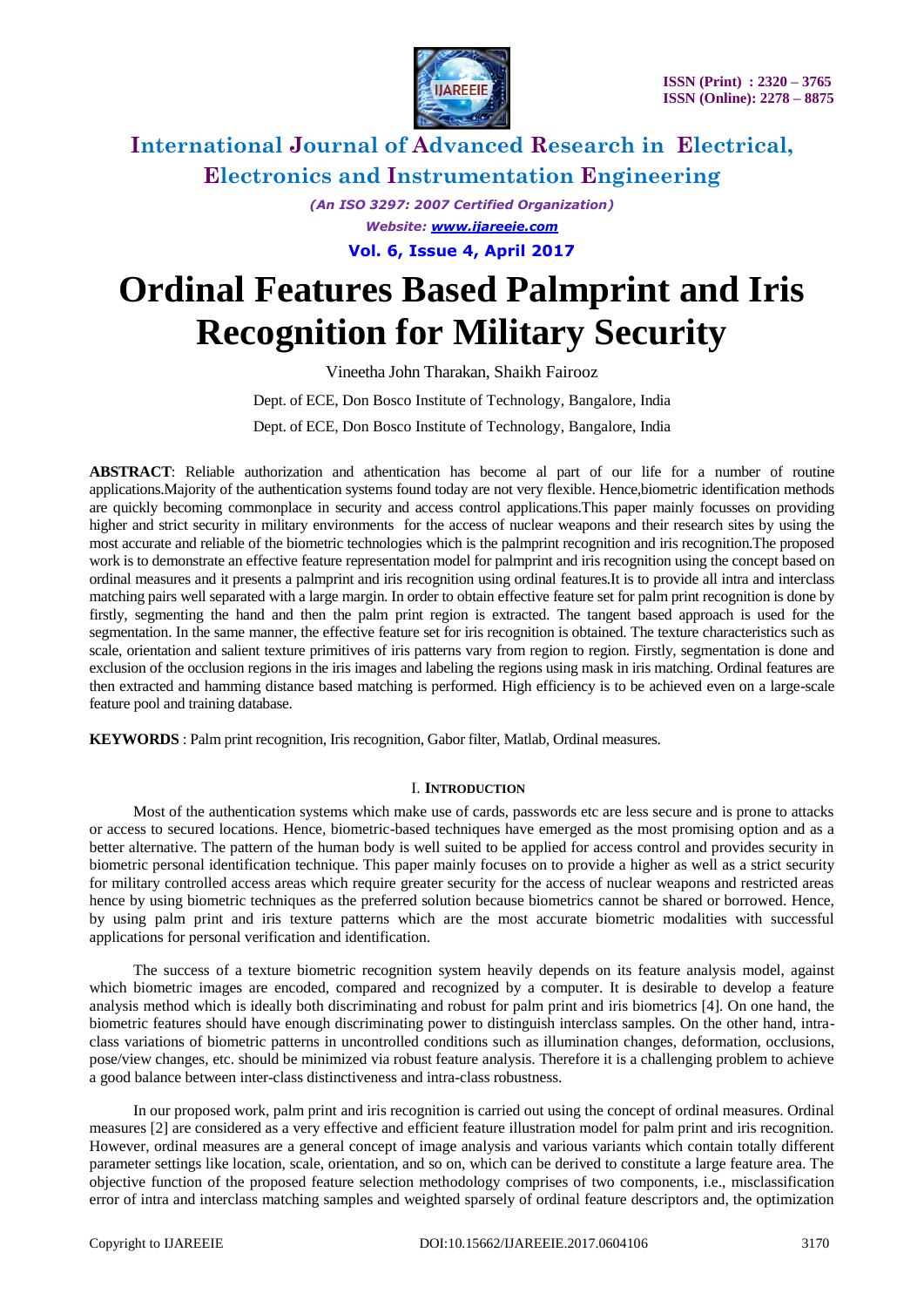

*(An ISO 3297: 2007 Certified Organization)*

*Website: [www.ijareeie.com](http://www.ijareeie.com/)*

### **Vol. 6, Issue 4, April 2017**

subjects to a variety of linear inequality constraints, which requires that every intra and interclass matching pairs are well separated with a large margin.

#### II. **ORIGINAL MEASURES FOR PALMPRINT AND IRIS RECOGNITION**

Ordinal measures come from a simple and straightforward concept that we often use. The kind of qualitative measurement, which is related to the relative ordering of several quantities, is defined as ordinal measures (OM). For computer vision, the absolute intensity information associated with an object can vary because it can change under various illumination settings.



Fig. 1.Ordinal Measure of Relationship between Two Regions From the above simple illustration of ordinal measures, we can notice the following:

Region A is darker than B, i.e.  $A < B$ Region A is brighter than B, i.e.  $A > B$ 

The symbols "<" or ">" denote the inequality between the average intensities of two image regions. The inequality represents an ordinal relationship between two regions and this yields a symbolic representation of the relations. For digital encoding of the ordinal relationship, only a single bit is enough, e.g. "1" denotes "A<B" and "0" denotes " $A>B$ ", and the equality case (a low possibility event) can be assigned to either.

#### III. **METHODOLOGY**

Ordinal feature selection for palm print and iris [4] is a method for a very secure computation of iris and palm print recognition. The system performs iris and palm print recognition which compares iris and palm print of subjects with a database of registered iris and palm print. The identification is done in a secure way which protects both the privacy of the subjects and the confidentiality of the database. The system runs a secure computation of iris and palm print recognition algorithm [4],which identifies if a image acquired by a client matches one of the suspects, but otherwise revels no information to neither of the parties.



Fig 2 Block diagram of How Palm-Print and Iris Recognition is performed

The algorithm checks whether the captured image is stored in the database. Depending on that the captured image is accepted or rejected and is allowed access to the highly restricted areas.

The proposed system is designed with the four fundamental modules as explained below: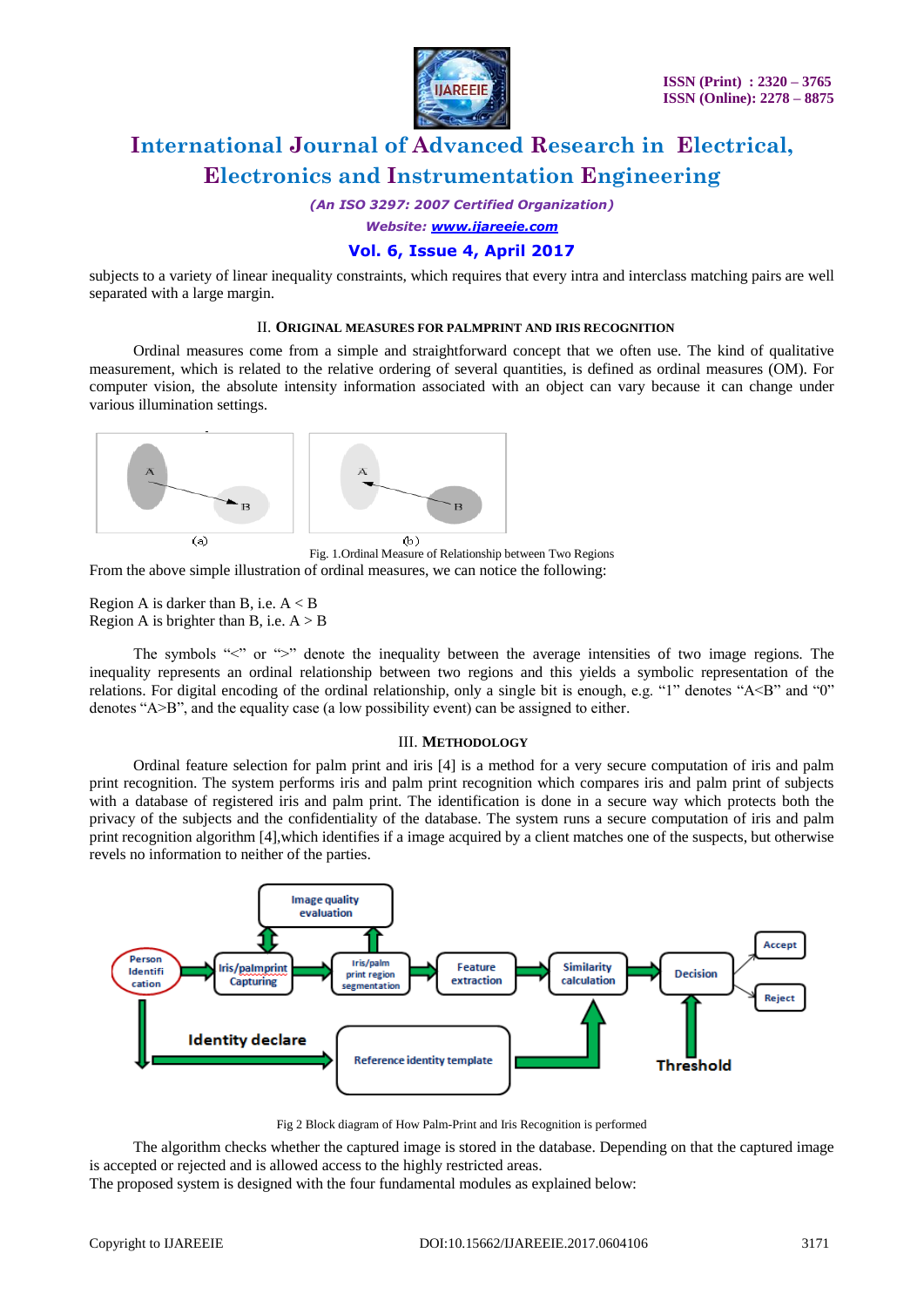

*(An ISO 3297: 2007 Certified Organization) Website: [www.ijareeie.com](http://www.ijareeie.com/)* **Vol. 6, Issue 4, April 2017**

### *A.* Pre-*processing*:

There are various ways to capture palm print and iris images. Researchers utilize CCD-based scanners, digital scanners, video camera and tripod to collect palm print and iris images. Fig5.8 shows a CCD-based scanner developed by Hong Kong Polytechnic University. it captures high resolution images and aligns palms accurately because it has pegs for guiding the placement of hand.



Fig 3 CCD based scanner

For iris recognition, pre-processing module obtains an image of the eye.The system uses a dual-CCD camera to acquire a colour RGB image with one CCD and a near-infrared image with the other. The colour image is exploited to improve the reliability of the segmentation.

### *B. Segmentation***:**

Segmentation is used to correct distortions, align different palm prints, and crop the region of interest for feature extraction by the following steps:



Fig 4 Capturing image of the eye

(a) Binarizing the palm images- Convert the original image into a binary form using the Formula shown below:

 $B(x, y)=1$ , if  $O(x, y) * L(x, y) >= Tp$ 

B(x, y)=0, if  $O(x, y) * L(x, y) < Tp$ 

Where  $B(x, y)$  and  $O(x, y)$  are the binary image and the original image, respectively;  $L(x, y)$  is a low pass filter, such as Gaussian, and "\*" represents an operator of convolution.

- (b) Extract the boundaries of the holes using boundary tracking algorithm. *(*Fixj, Fiyj),(i=1,2), between fingers using a Boundary-tracking algorithm. The start points, (Sxi, Syi), and end points, (Exi, Eyi), of the holes are then marked in the process.
- (a) Identificación keypoints is used accomplished with the tangent based approach is preferred. This approach considers the edges of the 2 finger holes on the binary image to be traced. The common tangent of the two finger holes is considered to be the axis.Compute the center of gravity, (Cxi, Cyi), between the holes using the formula below:

$$
Cx_i = \frac{\sum_{j=1}^{M(i)} \text{Fixj}}{M(i)}
$$

where  $M(i)$  represents the number of boundary points in the hole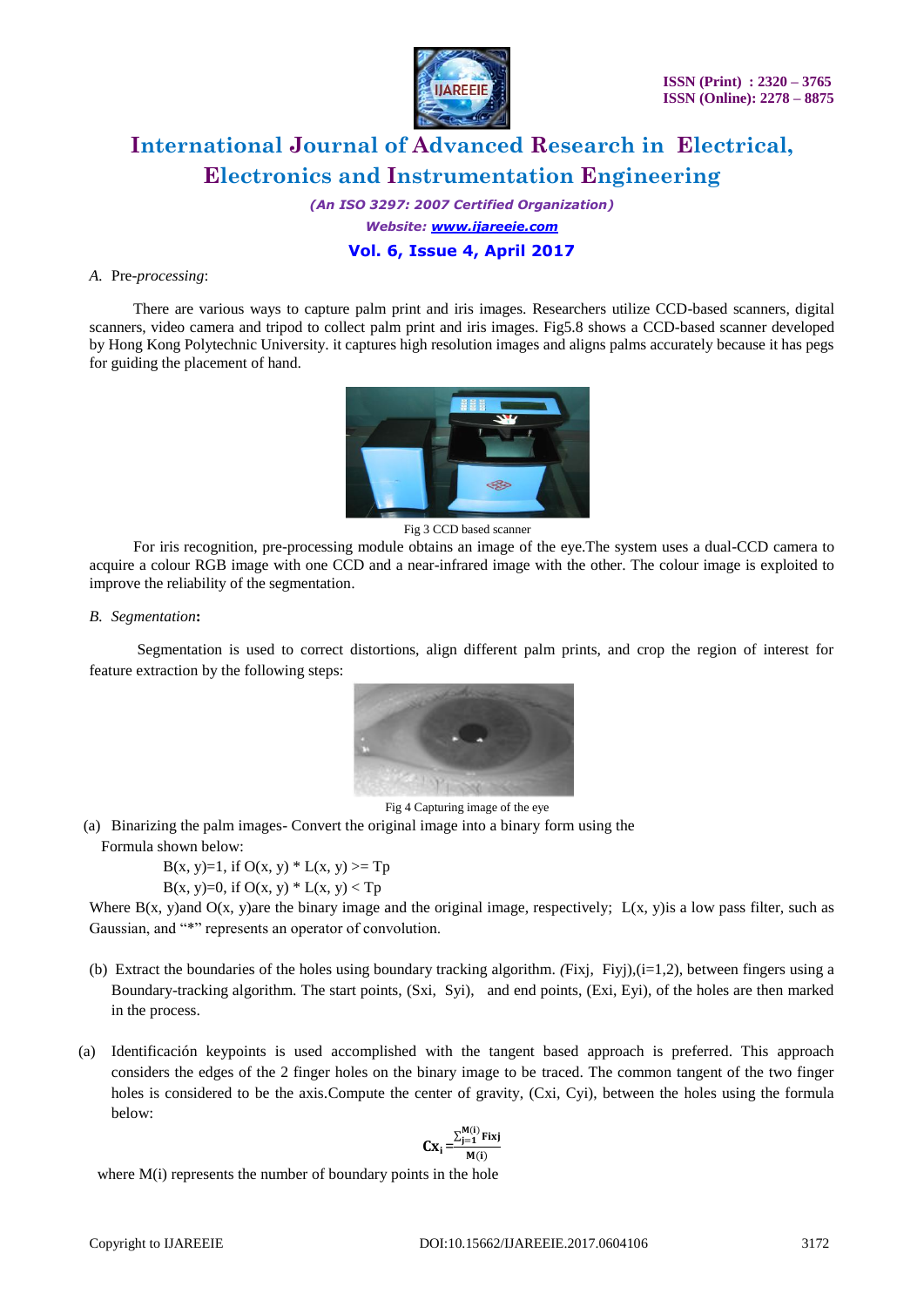

*(An ISO 3297: 2007 Certified Organization)*

*Website: [www.ijareeie.com](http://www.ijareeie.com/)*

### **Vol. 6, Issue 4, April 2017**

(b) Establishing the co-ordination system- The key points for the coordination system are calculated as the midpoint of the two tangent points. Join the points using the formula below:

$$
y = x \frac{(Cyi - Myi)}{(Cxi - Mxi)} + \frac{MyiCxi - MxiCyi}{Cxi - Mxi}
$$

(e) Construct perpendicular line to line drawn.

(f) Align co-ordinate system with different palm print.

For iris recognition, the localization/segmentation module localizes the iris's spatial extent in the eye image by isolating it from other structures in its vicinity such as the sclera, pupil, eyelids and eyelashes



Fig 5 Segmentation of Iris Images

The area of interest by canny edge detection and houghman transform is cropped using the following formulas:.

Circular Hough Transform:  $Xc2+Yc2 = r2$ 

Linear Hough Transform :(-(x-hj) sin+(y-kj) cos $\theta$ j)2= (aj(x-hj)cos  $\theta$ j+(y-kj)sin  $\theta$ j)

#### *C. Enhancement/normalization*:

For iris recognition, the enhancement/normalization invokes a geometric normalization scheme to transform the segmented iris image from Cartesian coordinates to polar coordinates. Use the Daugman technique to transform the iris texture from cartesian to polar coordinates



Fig 6.Transforming Cartesian into polar coordinates using rubber sheet model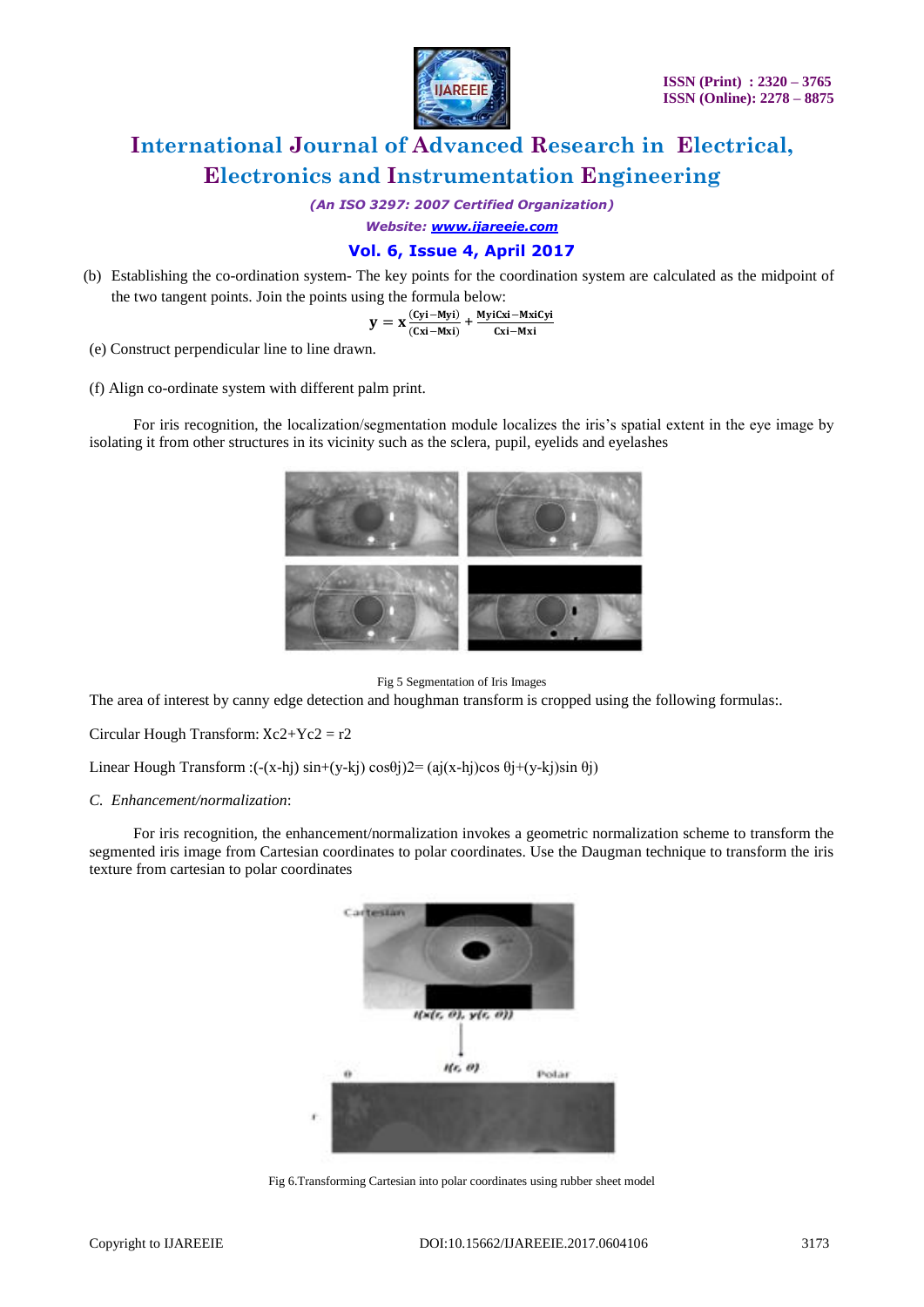

*(An ISO 3297: 2007 Certified Organization)*

*Website: [www.ijareeie.com](http://www.ijareeie.com/)*

**Vol. 6, Issue 4, April 2017**

For palm print recognition, this process is not required.

#### *D. Encoding*:

Gabor filter, Gabor filter bank, Gabor transform and Gabor wavelet are widely applied to image processing, computer vision and pattern recognition. For iris recognition, the encoding module feature extraction routine to produce binary code.

#### *E. Palm print Matching*:

In order to describe clearly the matching process, each feature vector is considered as two 2-D feature matrices, real and imaginary. Palm print matching is based on a normalized hamming distance.

### **IV.RESULTS**

Palm print image of the authorized user is scanned and is registered in the database to confirm the identity of the authentic user. The below figure depicts that the user stores his palm print image in the database to mark the confirmation of the user . Once the image has been registered and stored in the database, the confirmation is performed by using the process of segmentation which takes place in order to obtain the area of interest followed by the process of encoding and matching occurs.



Fig 7.Image of palm print registration



Fig 8.Segmentation of palmprint images



Fig 9.Match found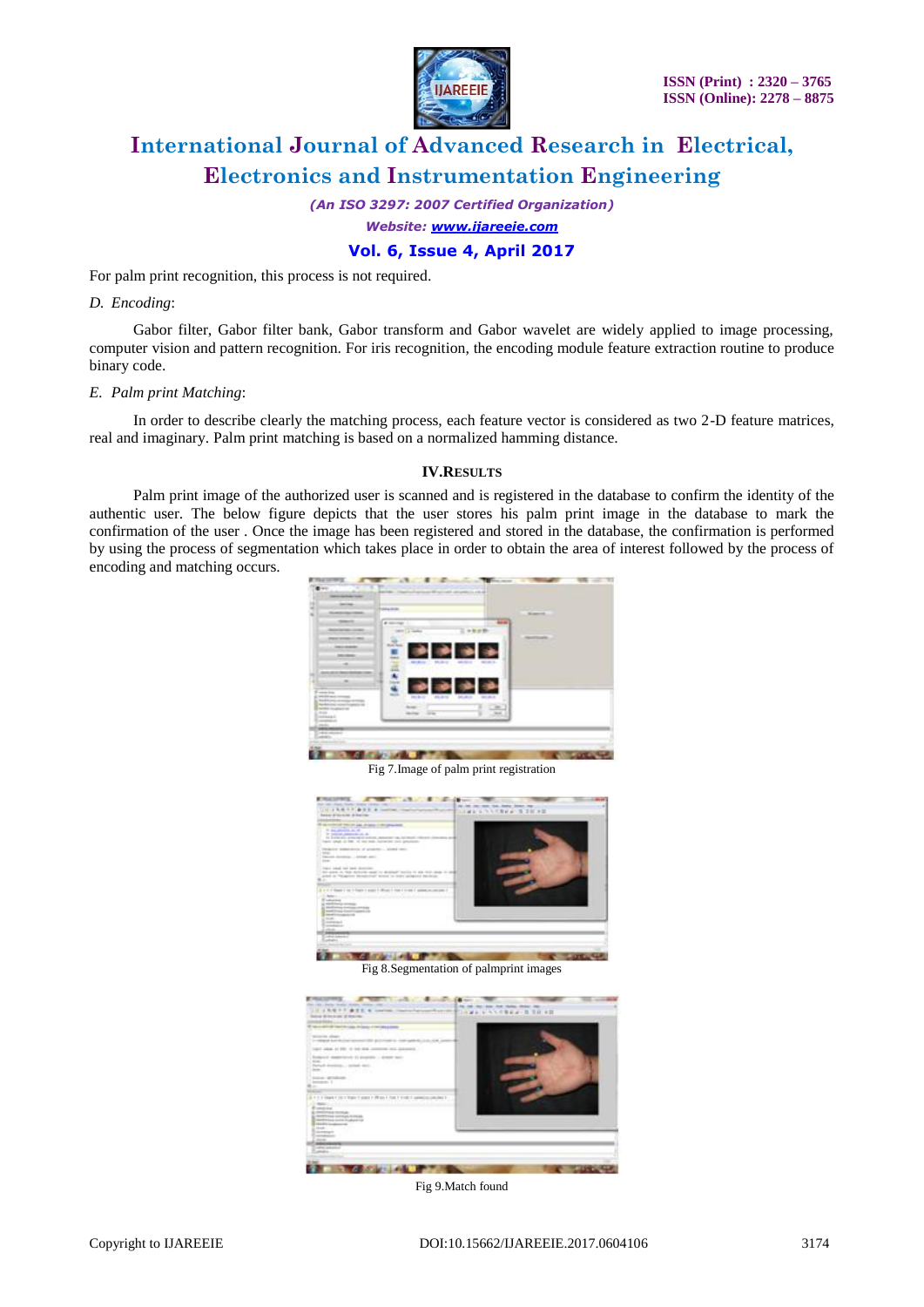

*(An ISO 3297: 2007 Certified Organization)*

*Website: [www.ijareeie.com](http://www.ijareeie.com/)*

### **Vol. 6, Issue 4, April 2017**



Fig 10.Match not found

Once the user details are registered, the confirmation is displayed through message. Iris image is captured and is stored in the cassia database to confirm the identity of the user. When the input image is inserted, pre-processing, segmentation, normalization, encoding and matching processes are performed in order to obtain either of the following two results.



#### Fig 11.Casia database for iris



Fig 12.Match found